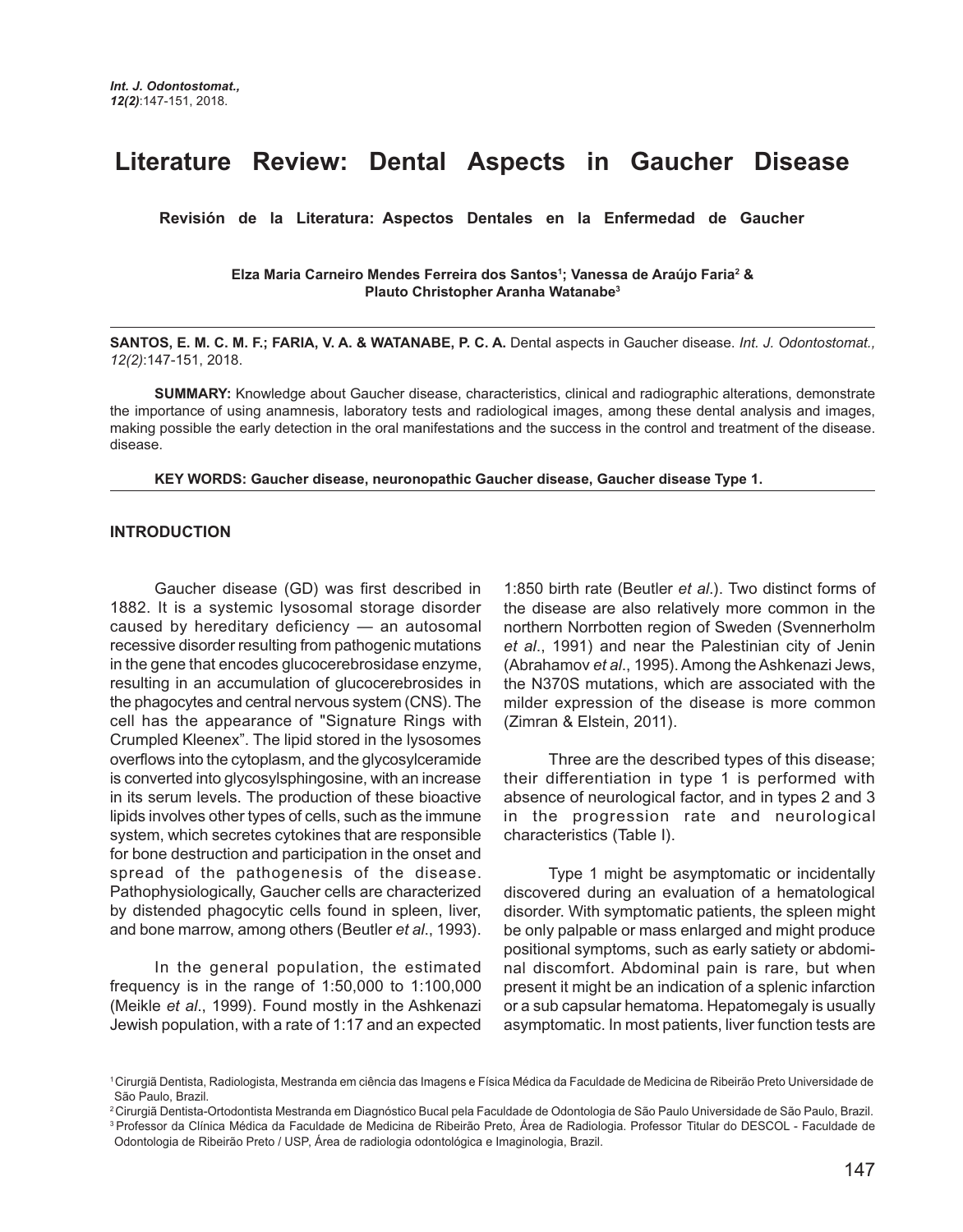within the limits of normality, unless there is liver comorbidity such as viral or autoimmune hepatitis.

Bleeding is common and can manifest as frequent epistaxis (nose bleeding), bruising, hemorrhage after surgical or dental procedures, or may be associated with pregnancy or childbirth. Bleeding is usually secondary to thrombocytopenia resulting from hypersplenism and / or reduced platelet production, which may be caused by bone marrow infiltration by Gaucher cells. Abnormal platelet function or abnormal coagulation and / or fibrinolytic factors are also observed (Hollak *et al*., 1997). Fatigue is another common complaint, usually related to anemia, but not invariably. Also reduced levels of hemoglobin, mainly due to hypersplenism, but additionalcauses include iron deficiency (also secondary to bleeding), vitamin B12 deficiency, and autoimmune hemolysis. In children, linear growth retardation is common, regardless of the overall severity of the disease.

**Manifestations in the jaws.** There are case reports of patients with some degree of mandibular-maxillofacial involvement, frequently observed accidentally on routine dental or panoramic radiographs (Hollak *et al*.). The most common radiographic observation is the presence of pseudo cystic radiolucent lesions or honeycomb, welldefined lesions, especially in the premolar regions (Bender, 1938). The increase in osteopenia and the generalized rarefaction of trabecular bone are commonly observed. Other radiographic findings include osteoporosis, enlargement of bone marrow spaces, and in some cases apical root resorption, all presumably due to Gaucher cell density (Bender, 1938; Carter *et al*., 1998). Areas of mandibular radiopacity were presented as being due to temporary bone regeneration after extraction (Bender, 1959) or to a sclerotic reaction to the infiltration of Gaucher cells. The involvement of the jaws is similar to skeletal extra gnathic involvement, which accounts for 90 % of patients, all cases involving the jaw, while only one quarter affects the maxilla. According to some authors, this is due to the fact that the mandible is considered a long bone. It is important to note that even this picture may be relatively benign and spontaneously reversed, because these "lesions" are Gaucher cells that act as "petrified" Gaucher bones.

This loss of normal trabecularization is observed in other long bones in Gaucher disease. Both the arches, maxilla and jaw can be affected by these phenomena. Apparently, the loss of corticalization of the mandibular canal, thinning of the cortical and hard lamina, obliteration of the maxillary sinus can be attributed to this process, observing other phenomena caused by the massive infiltration of Gaucher cells, which radiographically appear well-defined cells, circumscribed radiolucent lesions, similar to other cysts and tumors in the mandible. This lesion may present a soap bubble aspect (10.8 %), dislocate mandibular canal or teeth and root resorption (Zeevi *et al*., 2013).

Wenstrup *et al*. (2002) conceptualize two types of bone manifestations associated with Gaucher disease: Extra gnathic bone pathology, which breaks down into: 1. Focal disease — irreversible lesions such as osteonecrosis and osteocloserosis; 2. Local disease reversible abnormality adjacent to large marrows, such as cortical thinning and bone defects; 3. Generalized osteopenia.

Bildman *et al*. (1972) reported establishing the diagnosis of Gaucher disease after a biopsy of mandibular medulla tissue; others confirmed Gaucher disease based on the presence of Gaucher cells in mandible biopsies (Lustmann *et al*., 1991). However, it should be emphasized that jaw biopsy in Gaucher disease is not recommended unless another condition is suspected (for example, malignancy). If Gaucher disease is suspected, an enzymatic assay — and not a biopsy or a bone marrow sampling — is the appropriate medium to perform the diagnosis.

## **MATERIAL AND METHOD**

Articles and clinical protocols and therapeutic guidelines - Ministry of Health (Ministério da Saúde, 2014), were reviewed as clinical and radiographic citations (Table II) of relevance to the quality of dental treatment.

The gold standard for the diagnosis of Gaucher disease is the detection of low levels of enzyme activity in peripheral blood cells compared to normal control samples taken on the same day. Molecular analyzes of the genotype sometimes serve as an adjuvant in assessing the potential trajectory of disease severity Zimran (2011).

For dentistry, the possibility of assisting in the early recognition of Gaucher Disease would be very interesting because of the radiographic characteristics, which are in fact confused with several other situations, such as, for example, mandibular osteoporosis, except Type 2, which affects mainly children, or other bone diseases, such as ameloblastoma.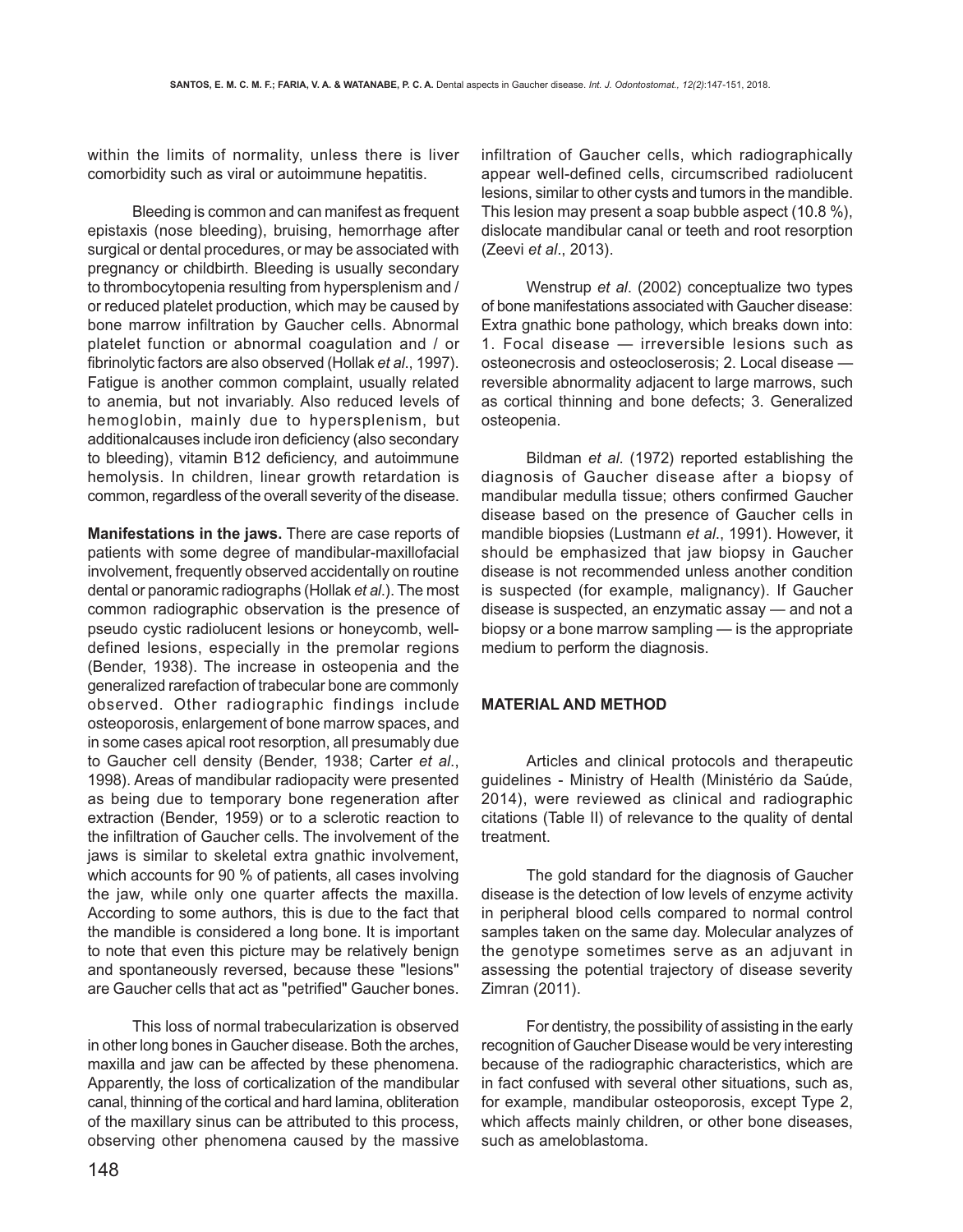| İ                    |  |
|----------------------|--|
|                      |  |
|                      |  |
|                      |  |
|                      |  |
|                      |  |
|                      |  |
|                      |  |
|                      |  |
|                      |  |
|                      |  |
| ľ                    |  |
|                      |  |
|                      |  |
|                      |  |
|                      |  |
|                      |  |
|                      |  |
|                      |  |
|                      |  |
|                      |  |
|                      |  |
|                      |  |
|                      |  |
|                      |  |
|                      |  |
|                      |  |
|                      |  |
|                      |  |
| <b>SSS</b><br>-<br>- |  |
|                      |  |
| J                    |  |
| ֚֚֬                  |  |
|                      |  |
|                      |  |
|                      |  |
|                      |  |
|                      |  |
|                      |  |
|                      |  |
| $\frac{1}{2}$        |  |
| l                    |  |
|                      |  |
| l<br>.               |  |
|                      |  |
|                      |  |
|                      |  |
|                      |  |
|                      |  |
|                      |  |
|                      |  |
|                      |  |
|                      |  |
|                      |  |
|                      |  |
|                      |  |
|                      |  |
|                      |  |
|                      |  |
|                      |  |
|                      |  |
|                      |  |
|                      |  |
|                      |  |
|                      |  |
|                      |  |
|                      |  |
|                      |  |
|                      |  |
|                      |  |
|                      |  |
|                      |  |
|                      |  |
|                      |  |
|                      |  |
|                      |  |
|                      |  |
|                      |  |
|                      |  |
|                      |  |
|                      |  |
|                      |  |
|                      |  |
|                      |  |
|                      |  |
|                      |  |
|                      |  |
|                      |  |
|                      |  |
|                      |  |
|                      |  |
|                      |  |
|                      |  |
|                      |  |
|                      |  |
|                      |  |
|                      |  |
|                      |  |
|                      |  |
|                      |  |
|                      |  |
|                      |  |
|                      |  |
|                      |  |
|                      |  |
|                      |  |
|                      |  |
| آڪ<br>س              |  |

| Table I. Main characteristics of the three types of Gaucher Disease - Adapted table of Zimran & Elstein (2011). |                          |                      |                          |                  |                               |                     |                        |
|-----------------------------------------------------------------------------------------------------------------|--------------------------|----------------------|--------------------------|------------------|-------------------------------|---------------------|------------------------|
|                                                                                                                 |                          | Type I               |                          | Type II (lethal) |                               | Type III            |                        |
| Subtype                                                                                                         | Asymptomatic             | Symptomatic          | Neonatal                 | Infantile        | నిథె                          | 3b                  | <u>လိ</u>              |
| Genotype common                                                                                                 | N370S/N370S              | N370S/N370S Ou 2     | $2 \quad null$           | or 1 null and 1  | none                          | L44P/L44P or many   | D409H/D409H            |
|                                                                                                                 | mutations<br>or 2 slight | slight mutations     | recombinant<br>mutations | severe mutation  |                               | others              |                        |
| Ethnicity Predileção                                                                                            | Ashkenazi                | Ashkenazi Jews       | None                     | None             | None                          | Panethnic           | Palestine; Arabia;     |
|                                                                                                                 | Jews                     |                      |                          |                  |                               |                     | Japan and Spain        |
| <b>Common Features</b>                                                                                          | None                     | Hepatospleno megaly; | Hydrops fetalis Abnormal |                  | Abnormal                      | Abnormal horizontal | Abnormal horizontal    |
|                                                                                                                 |                          | Hyperesplenism;      | chthyosis                | horizontal eye   | horizontal eye                | eye movement;       | eye movement;          |
|                                                                                                                 |                          | Bleeding; bone pain  | congenita                | movement;        | movement.                     | Hepatosplenomegaly; | Calcification of heart |
|                                                                                                                 |                          |                      |                          | Strabismus;      | Myoclonic                     | Delayed growth;     | valves                 |
|                                                                                                                 |                          |                      |                          | Trismus          | Seizures;                     |                     |                        |
| nvolvement of the CNS                                                                                           | Rare; Patient            | Rare; Patient may    | Lethal                   | Severe           | Abnormal                      | Abnormal horizontal | Abnormal horizontal    |
|                                                                                                                 | may develop              | develop Parkinson's  |                          |                  | horizontal eye                | eye movement;       | eye movement;          |
|                                                                                                                 | Parkinson's              | disease              |                          |                  | movement; Slow                | Gradual cognitive   | Brachycephalus;        |
|                                                                                                                 | disease                  |                      |                          |                  | and progressive               | dedine              |                        |
|                                                                                                                 |                          |                      |                          |                  | deterioration<br>neurological |                     |                        |
| Bone involvement                                                                                                | None                     | /ariable             | ğ                        | Not documented   | క్ట్                          | Moderate to severe  | Minimum                |

Sclerosis or erosion of the cortex occur on the endosteal surface. This finding is not specific for Gaucher disease, and it can be found in hemolytic anemias, leukemia, hyperthyroidism, former consolidated fractures, and Albers-Schonberg disease. Involvement of the jaw, skull, hands and feet is (Mendonça *et al*., 2001).

 As shown in Table II, there are several manifestations of dental interest, which will directly interfere with the planning of the case, since many of these children / adolescents / adults are receiving dental treatment without knowledge of the disease, as well as in treatments, without the odontologist knowing these manifestations.

 There is no cure for Gaucher disease. Since its approval by the US Food and Drug Administration (FDA) in 1991 (Barton *et al*., 1991; Zimran *et al*., 1995), intravenous infusions of enzyme replacement therapy (ERT) are widely used to treat symptomatic patients. In most patients, ERT induces the reduction of hepatosplenomegaly, improves hematological abnormalities and improves bone pain and bone mineral density within 5 years after the advent of therapy (Weinreb *et al*., 2002). Today, there are two FDA-approved ERTs that are also widely approved in Europe and other countries: Imiglucerase (Cerezyme, Genzyme Corporation, Cambridge MA, USA) and velaglucerase alfa (Vpriv, Shire HGT, Cambridge MA, USA). In the Santa Catarina study, Ferreira emphasizes the importance of the genotype study and genetic counseling, and shows effective and safe result with ERT — recombinant enzyme (Imiglucerase), in cases of type 1 Gaucher.

# **CONCLUSION**

 $\ddot{\phantom{a}}$ 

 $\mathcal{L}$  ( i)  $\mathcal{L}$  ( i)  $\mathcal{L}$  ( i)  $\mathcal{L}$  ( i)  $\mathcal{L}$  ( i)  $\mathcal{L}$  ( i)  $\mathcal{L}$  ( i)  $\mathcal{L}$  ( i)  $\mathcal{L}$  ( i)  $\mathcal{L}$  ( i)  $\mathcal{L}$  ( i)  $\mathcal{L}$  ( i)  $\mathcal{L}$  ( i)  $\mathcal{L}$  ( i)  $\mathcal{L}$  ( i)  $\mathcal{L}$  (

Careful analysis of signs and symptoms and medical history with a thorough review is very important in the assessment of patients with lysosomal storage disorders. The studies demonstrate that the investigation with laboratory exams and radiological images, among them the dental ones, can help in the early recognition of the Gaucher Disease, causing in alteration of the initial planning and consequently in the treatment plan.

The most important part of optimizing one's health with Gaucher disease is seeing a Gaucher specialist. Because the disease affects just 1 in 40,000 in the general population, many general practitioners and even specialists have never managed a patient with Gaucher disease. A specialist can help by: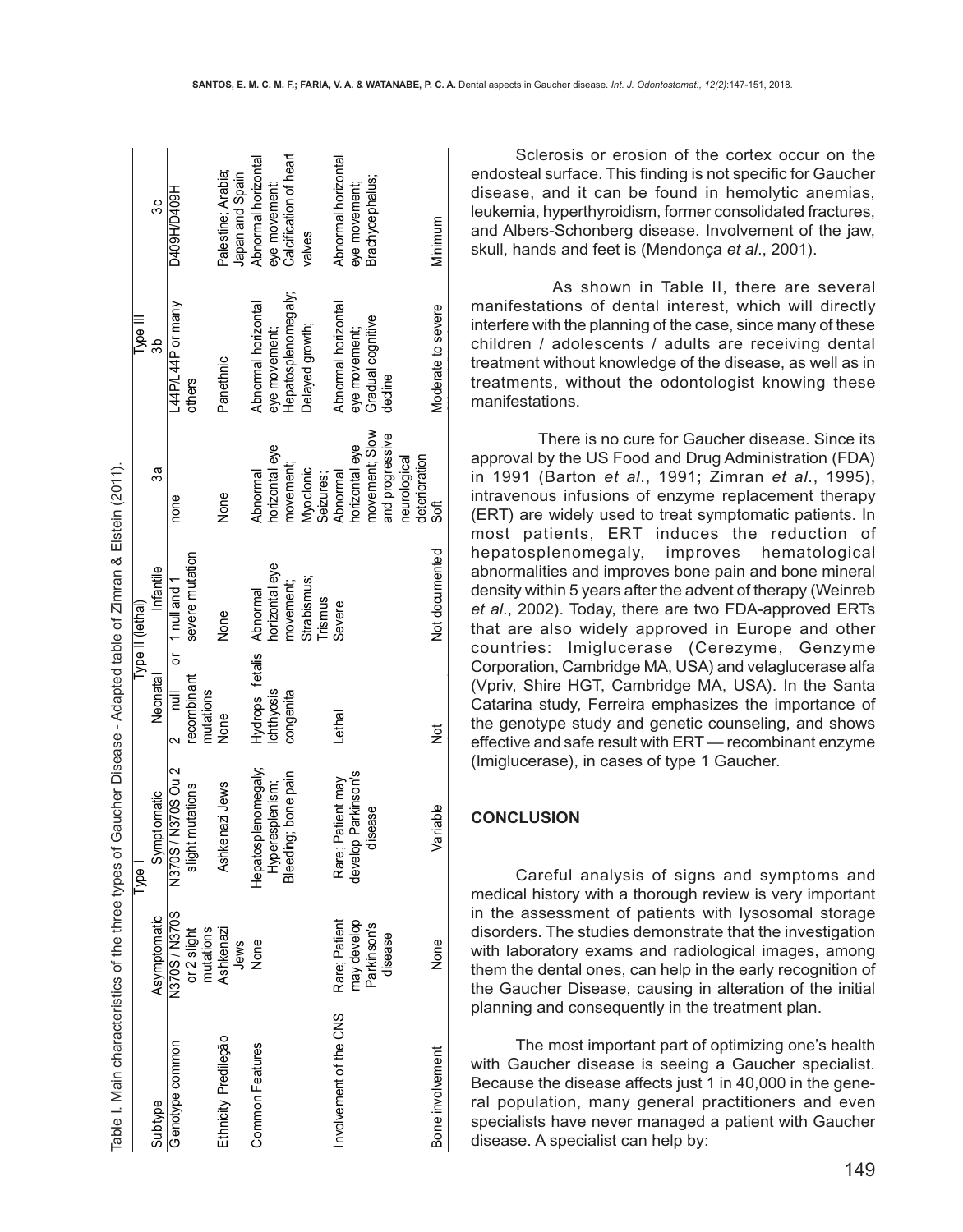| Demographic Feature                                  |                                      | N              | $\%$            |
|------------------------------------------------------|--------------------------------------|----------------|-----------------|
|                                                      |                                      | 16(M)          | $\overline{43}$ |
|                                                      |                                      | 21(F)          | 57              |
| Age at first presentation in maxillaries (years)     |                                      | $33,8 + 13,6$  |                 |
| Enzyme Replacement Therapy                           |                                      | 18             | 48,6            |
|                                                      | Periapical                           | 5              | 13,5            |
|                                                      | Lateral                              | 3              | 8               |
| Available radiographs                                | Panoramic                            | 33             | 89,2            |
|                                                      | Computed tomography                  | 5              | 13,5            |
|                                                      | Magnetic Resonance Imaging           | 1              | 2,7             |
|                                                      | Radiographic characteristics         |                |                 |
| Location                                             | Lower Jaw                            | 36             | 97,3            |
|                                                      | Upper Jaw                            | 9              | 24,3            |
|                                                      | defined                              | 15             | 40,5            |
| Periphery                                            | <b>Cortical Edge</b>                 | 13             | 35,1            |
|                                                      | Curved Edge                          | 14             | 37,8            |
|                                                      | Invagination                         | 11             | 29,7            |
|                                                      | Reworking of trabeculate, Osteopenia | 31             | 83,8            |
|                                                      | Enlargement of the medullary spaces  | 27             | 73              |
| Internal structure<br>Effects on Structures Adjacent | Fully radiolucent                    | 15             | 40,5            |
|                                                      | <b>Standard Soap Bubble</b>          | 4              | 10,8            |
|                                                      | Radiopaque areas                     | 5              | 13,5            |
|                                                      | Displacement of tooth                | 4              | 10,8            |
|                                                      | Root resorption                      | 9              | 24,3            |
|                                                      | Late eruption of teeth               | 5              | 13,5            |
|                                                      | Hard blade thinning                  | 5              | 13,5            |
|                                                      | Effect on periodontal ligament space | 3              | 8,1             |
|                                                      | Displacement of the mandibular canal | $\overline{7}$ | 18,9            |
|                                                      | Loss of cortical mandibular canal    | 21             | 56,7            |
|                                                      | Obliteration of the maxillary sinus  | 4              | 10,8            |
|                                                      | Bone expansion                       | 9              | 24,3            |
|                                                      | Basal cortical thinning              | 10             | 27              |
|                                                      | Cortical piercing                    | 4              | 10,8            |
| Zeevi et al. (2013)                                  |                                      |                |                 |
| $N -$ Number of cases                                |                                      |                |                 |

Table II. Demographic and radiological characteristics of patients with Gaucher disease involving the mandible, reported in the literature between 1982 e 2012.

Creating a comprehensive evaluation plan to determine treatment needs and help set individualized treatment goals that are both realistic and meaningful. Managing symptoms with an individualized treatment plan. The treatment plan should include tracking key health indicators like blood counts, spleen and liver volume, bone density and health-related quality of life.

Coordinating care with a primary care physician and other specialists such as radiologists, orthopedists and pain management experts.

Proactively monitoring for conditions related to Gaucher disease.

**SANTOS, E. M. C. M. F.; FARIA, V. A. & WATANABE, P. C. A.** *Int. J. Odontostomat., 12(2)*:147-151, 2018.

**RESUMEN:** El conocimiento sobre la enfermedad de Gaucher, características, alteraciones clínicas y radiográficas, demuestra la importancia de utilizar la anamnesis, los exámenes de laboratorio e imágenes radiológicas, entre ellas las odontológicas, posibilitando la detección precoz de las manifestaciones orales, y el éxito en el control y tratamiento de la enfermedad.

**PALABRAS CLAVE: enfermedad de gaucher, enfermedad neuropática de gaucher, enfermedad de gaucher Tipo 1.**